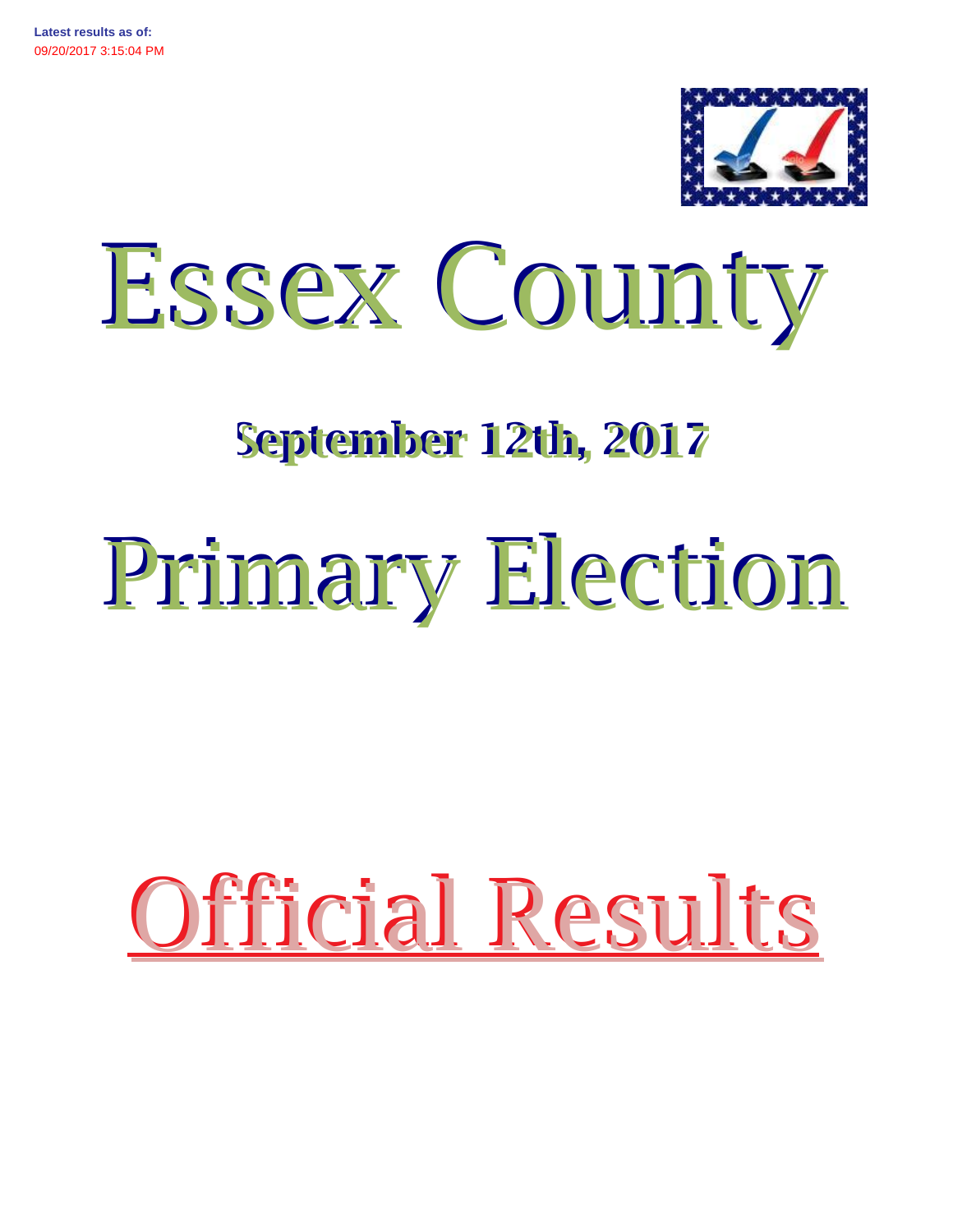### 2017 ELIZABETHTOWN 0 Assy Dist 114th - Cong Dist 21st

#### TOWN CLERK/TAX COLLECTOR

| 1B: | Janet E. Cross  | 63 |  |
|-----|-----------------|----|--|
| 2B: | Debra R. Brooks |    |  |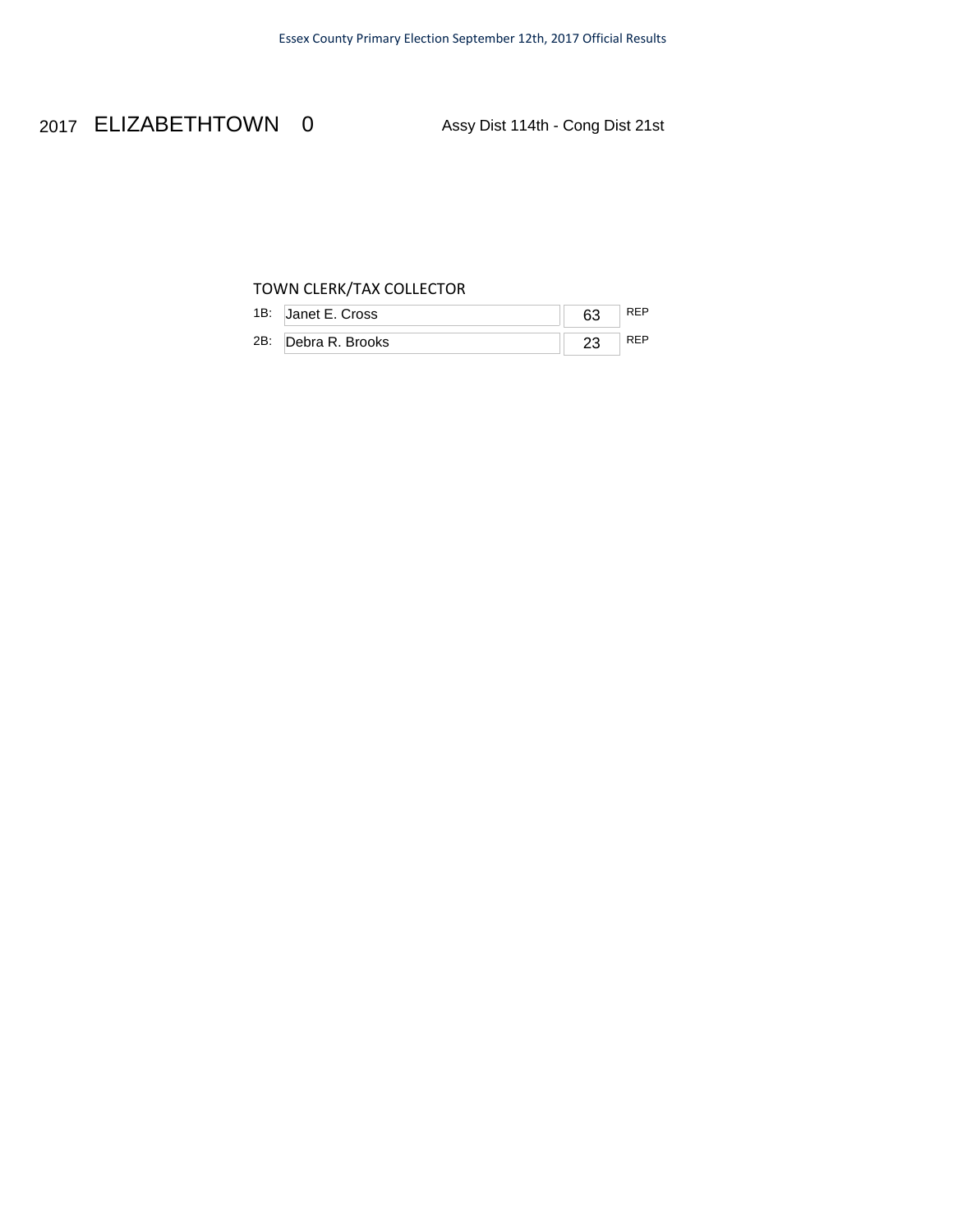|      |            | Essex County Primary Election September 12th, 2017 Official Results |  |  |
|------|------------|---------------------------------------------------------------------|--|--|
| 2017 | <b>JAY</b> | Assy Dist 114th - Cong Dist 21st                                    |  |  |

|      |     |     | <b>TOWN COUNCILMAN</b>    |                                  |    |     |
|------|-----|-----|---------------------------|----------------------------------|----|-----|
|      |     | 1A: | <b>Robert Segall</b>      |                                  | 75 | DEM |
|      |     |     | 2A: Kate Comegys Mongulla |                                  | 40 | DEM |
|      |     | 3A: | Christopher M. Garrow     |                                  | 31 | DEM |
|      |     |     | 4A: Spencer Reynolds      |                                  | 29 | DEM |
| 2017 | JAY |     |                           | Assy Dist 114th - Cong Dist 21st |    |     |

#### TOWN COUNCILMAN

| 1A: Robert Segall         | 54 | <b>DEM</b> |
|---------------------------|----|------------|
| 2A: Kate Comegys Mongulla | 26 | <b>DEM</b> |
| 3A: Christopher M. Garrow | 25 | <b>DEM</b> |
| 4A: Spencer Reynolds      |    | <b>DEM</b> |

2017 JAY 2 Assy Dist 114th - Cong Dist 21st

#### TOWN COUNCILMAN

| 1A: Robert Segall         |    | <b>DEM</b> |
|---------------------------|----|------------|
| 2A: Kate Comegys Mongulla | 14 | DEM        |
| 3A: Christopher M. Garrow |    | DEM        |
| 4A: Spencer Reynolds      | 12 | <b>DEM</b> |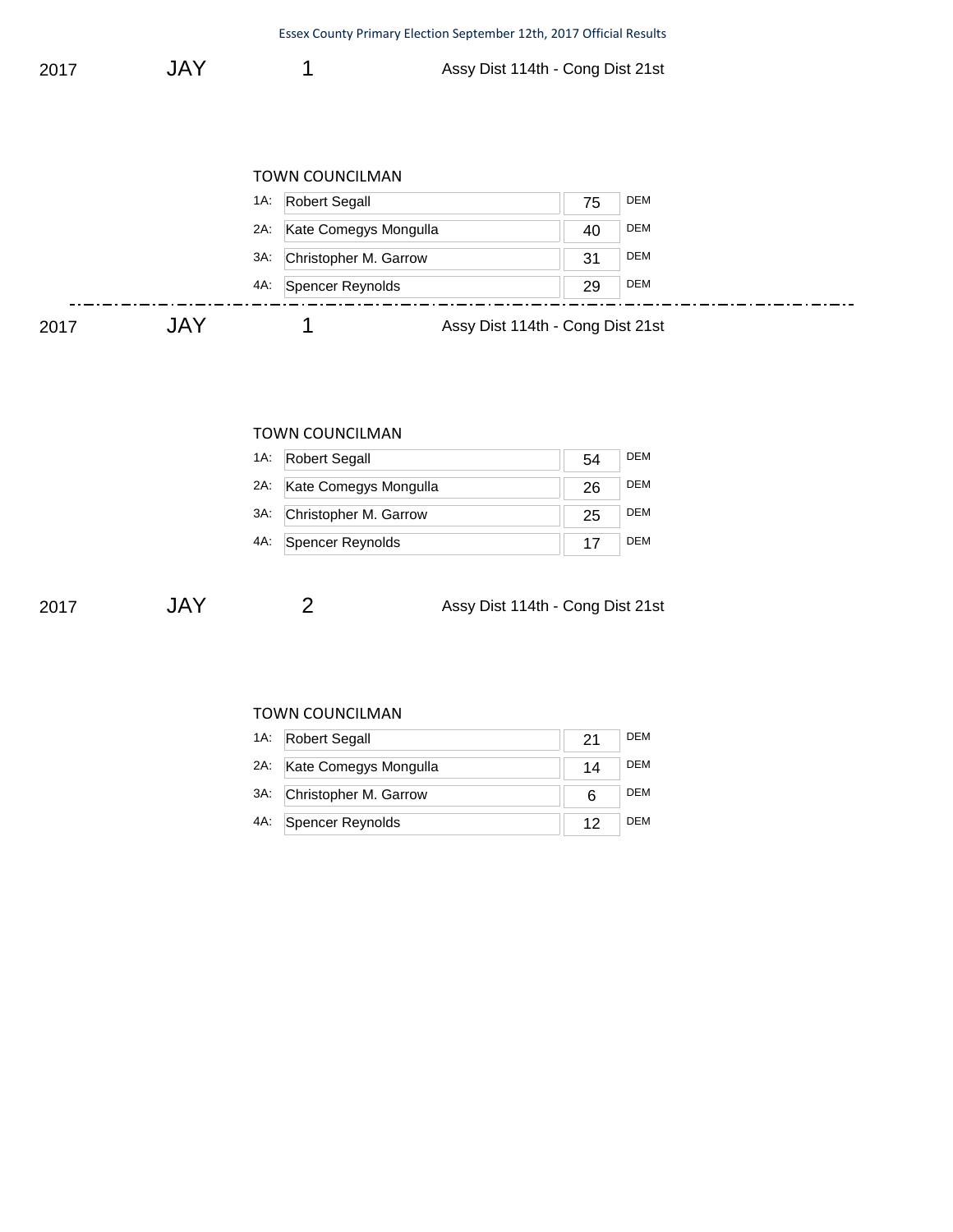|      |              |                            | Essex County Primary Election September 12th, 2017 Official Results |            |
|------|--------------|----------------------------|---------------------------------------------------------------------|------------|
| 2017 | <b>KEENE</b> | 1                          | Assy Dist 114th - Cong Dist 21st                                    |            |
|      |              |                            |                                                                     |            |
|      |              | SUPERINTENDENT OF HIGHWAYS |                                                                     |            |
|      |              | D. Craig Holmes<br>1B:     | 41                                                                  | <b>REP</b> |
|      |              | Scott C. Smith<br>2B:      | 94                                                                  | <b>REP</b> |
| 2017 | <b>KEENE</b> | 1                          | Assy Dist 114th - Cong Dist 21st                                    |            |
|      |              |                            |                                                                     |            |
|      |              |                            |                                                                     |            |
|      |              |                            |                                                                     |            |
|      |              | SUPERINTENDENT OF HIGHWAYS |                                                                     |            |
|      |              | D. Craig Holmes<br>1B:     | 31                                                                  | <b>REP</b> |
|      |              | Scott C. Smith<br>2B:      | 59                                                                  | <b>REP</b> |
|      |              |                            |                                                                     |            |
|      |              |                            |                                                                     |            |
|      |              |                            |                                                                     |            |
| 2017 | <b>KEENE</b> | $\overline{2}$             | Assy Dist 114th - Cong Dist 21st                                    |            |
|      |              |                            |                                                                     |            |

#### SUPERINTENDENT OF HIGHWAYS

| 1B: | D. Craig Holmes |  |
|-----|-----------------|--|
| 2B: | Scott C. Smith  |  |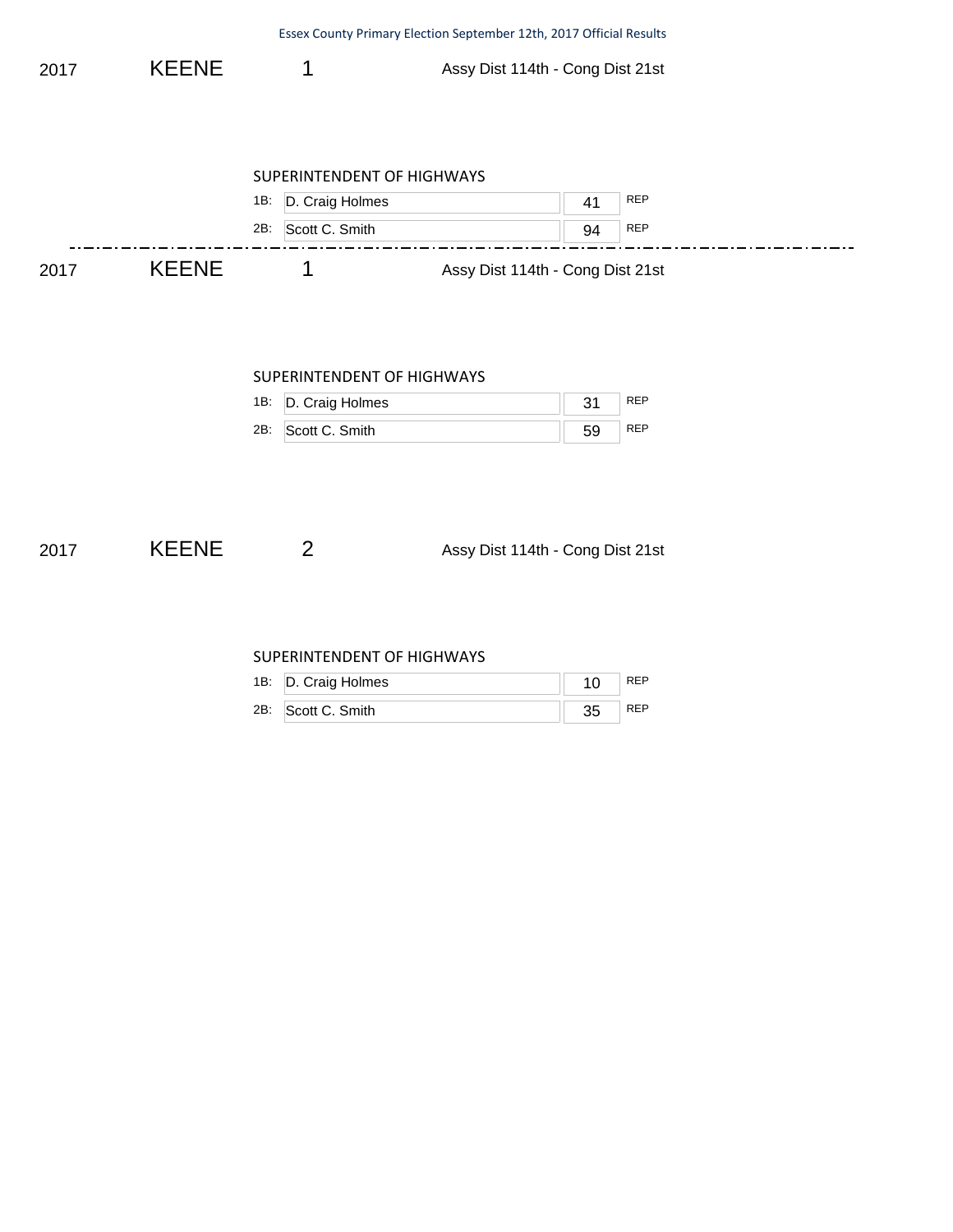2017 MINERVA 0 Assy Dist 114th - Cong Dist 21st

#### SUPERINTENDENT OF HIGHWAYS

| 1B: Jonathan L. Fish   | 46 |  |
|------------------------|----|--|
| 2B: Timothy J. Sheehan |    |  |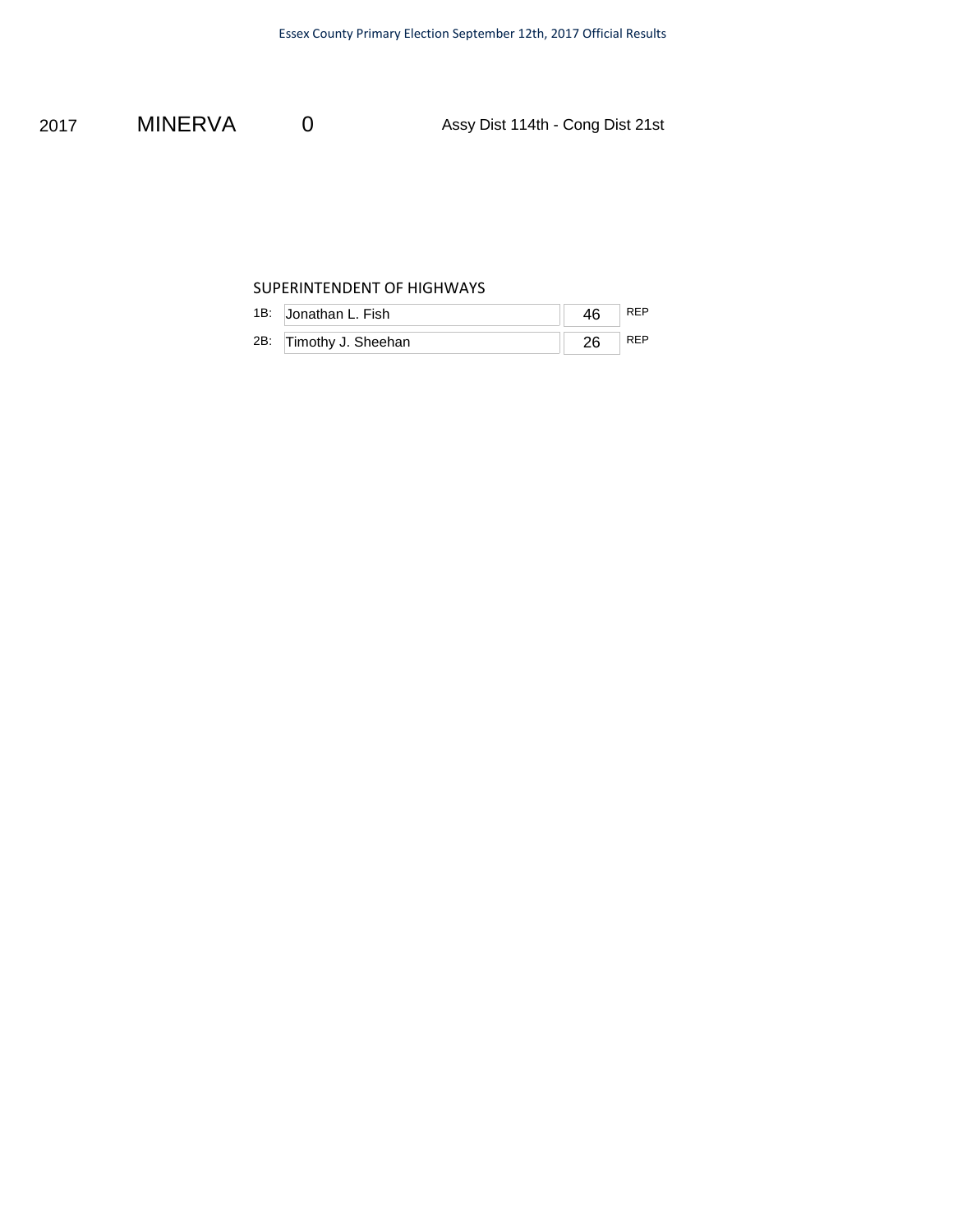2017 ST ARMAND 0 Assy Dist 114th - Cong Dist 21st

#### SUPERINTENDENT OF HIGHWAYS

| 1B. | Douglas E. Snickles, Jr |  |
|-----|-------------------------|--|
| 2B: | Roger Oliver            |  |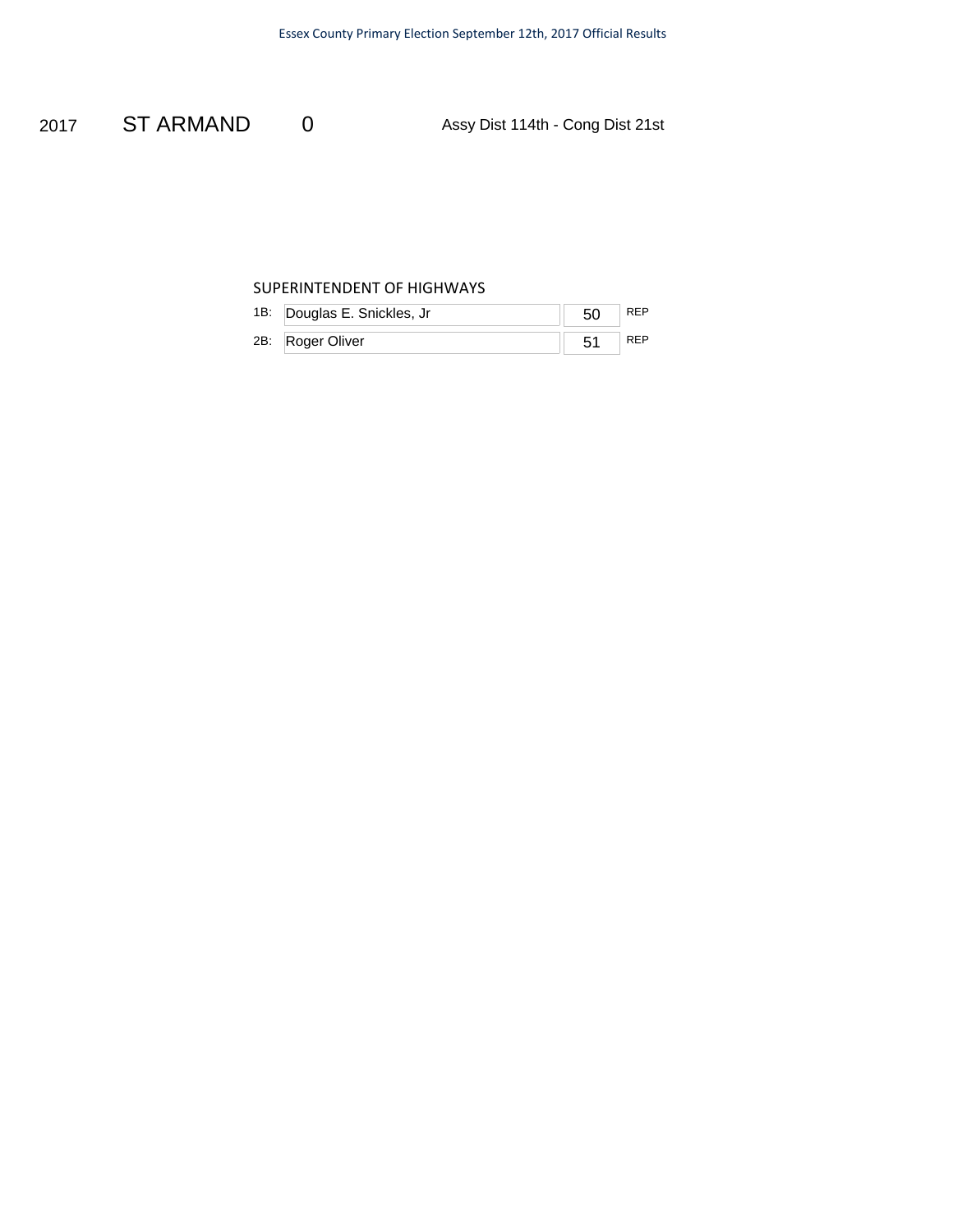#### Essex County Primary Election September 12th, 2017 Official Results

2017 TICONDEROGA 1 Assy Dist 114th - Cong Dist 21st

#### SUPERVISOR

| 1B: | R. William Grinnell    | 141 | <b>RFP</b> |
|-----|------------------------|-----|------------|
| 2B: | Joseph M. Giordano     | 234 | <b>RFP</b> |
|     | <b>TOWN COUNCILMAN</b> |     |            |
| 3B. | Fred V. Provoncha      | 182 | <b>RFP</b> |
| 4B: | Dave Woods             | 226 | <b>RFP</b> |
| 5B. | <b>Heath Towne</b>     | 88  | <b>RFP</b> |
| 6B. | Joyce Gallant Cooper   | 195 | <b>RFP</b> |

2017 TICONDEROGA 1 Assy Dist 114th - Cong Dist 21st

#### SUPERVISOR

| 1B: | R. William Grinnell |  |
|-----|---------------------|--|
| 2B: | Joseph M. Giordano  |  |

#### TOWN COUNCILMAN

|     | 3B: Fred V. Provoncha    | 22 | <b>REP</b> |
|-----|--------------------------|----|------------|
| 4B. | Dave Woods               | 35 | <b>REP</b> |
|     | 5B: Heath Towne          |    | <b>REP</b> |
|     | 6B: Joyce Gallant Cooper | 36 | <b>REP</b> |

2017 TICONDEROGA 2 Assy Dist 114th - Cong Dist 21st

#### SUPERVISOR

| 1B:                    | R. William Grinnell  | 36 | <b>RFP</b> |
|------------------------|----------------------|----|------------|
| $2B$ :                 | Joseph M. Giordano   | 35 | <b>RFP</b> |
| <b>TOWN COUNCILMAN</b> |                      |    |            |
| 3B.                    | Fred V. Provoncha    | 41 | <b>RFP</b> |
| 4B:                    | Dave Woods           | 46 | <b>RFP</b> |
| $5B$ :                 | <b>Heath Towne</b>   | 16 | <b>RFP</b> |
| 6B:                    | Joyce Gallant Cooper | 25 | <b>RFP</b> |
|                        |                      |    |            |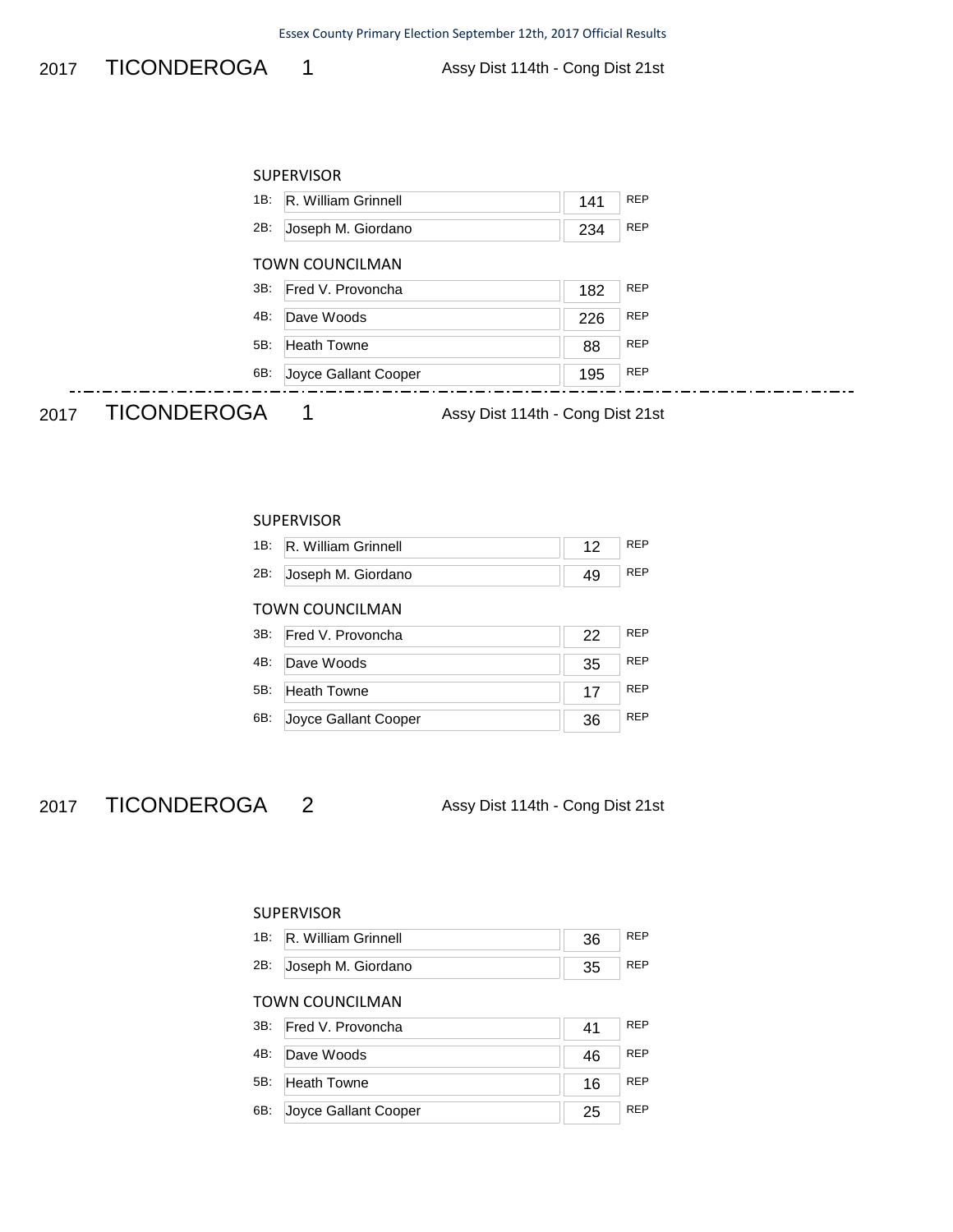2017 TICONDEROGA 3 Assy Dist 114th - Cong Dist 21st

#### SUPERVISOR

| 1B:                    | R. William Grinnell  | 25 | <b>RFP</b> |  |
|------------------------|----------------------|----|------------|--|
| 2B:                    | Joseph M. Giordano   | 41 | <b>RFP</b> |  |
| <b>TOWN COUNCILMAN</b> |                      |    |            |  |
| 3B.                    | Fred V. Provoncha    | 37 | <b>RFP</b> |  |
| 4B:                    | Dave Woods           | 33 | <b>RFP</b> |  |
| 5B:                    | <b>Heath Towne</b>   | 16 | <b>RFP</b> |  |
| 6B:                    | Joyce Gallant Cooper | 32 | <b>RFP</b> |  |

2017 TICONDEROGA 4 Assy Dist 114th - Cong Dist 21st

#### SUPERVISOR

| 1B: R. William Grinnell |  |
|-------------------------|--|
| 2B: Joseph M. Giordano  |  |

#### TOWN COUNCILMAN

| 3B: Fred V. Provoncha    | 29 | <b>RFP</b> |
|--------------------------|----|------------|
| 4B: Dave Woods           | 40 | <b>RFP</b> |
| 5B: Heath Towne          | 21 | <b>REP</b> |
| 6B: Joyce Gallant Cooper | 34 | <b>RFP</b> |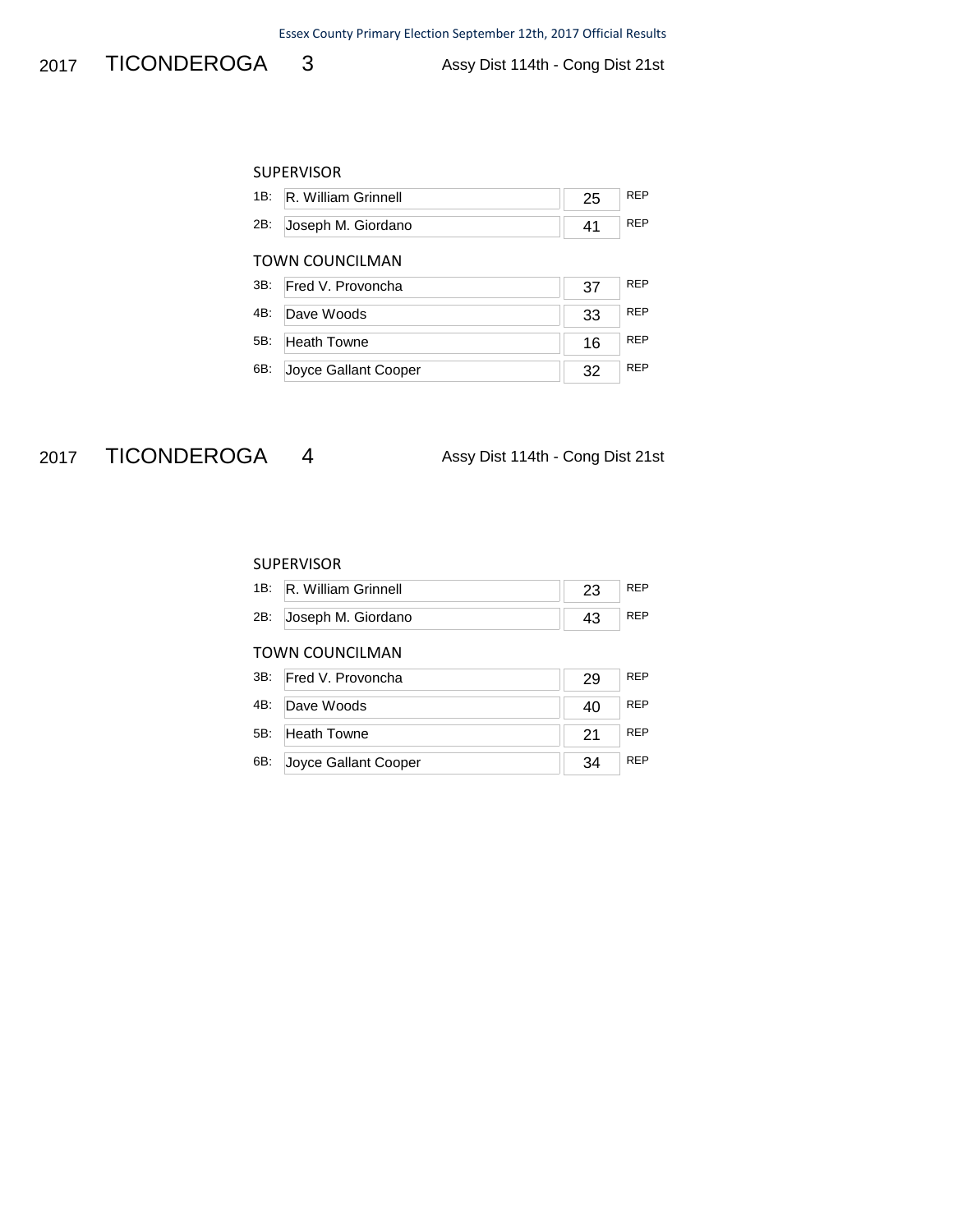2017 TICONDEROGA 5 Assy Dist 114th - Cong Dist 21st

#### SUPERVISOR

| 1B:                    | R. William Grinnell  | 13 | <b>RFP</b> |  |
|------------------------|----------------------|----|------------|--|
| 2B:                    | Joseph M. Giordano   | 41 | <b>RFP</b> |  |
| <b>TOWN COUNCILMAN</b> |                      |    |            |  |
| 3B.                    | Fred V. Provoncha    | 25 | <b>RFP</b> |  |
| 4B:                    | Dave Woods           | 32 | <b>RFP</b> |  |
| 5B:                    | <b>Heath Towne</b>   | 12 | <b>RFP</b> |  |
| 6B:                    | Joyce Gallant Cooper | 36 | <b>RFP</b> |  |

2017 TICONDEROGA 6 Assy Dist 114th - Cong Dist 21st

#### SUPERVISOR

| 1B: R. William Grinnell |  |
|-------------------------|--|
| 2B: Joseph M. Giordano  |  |

#### TOWN COUNCILMAN

|     | 3B: Fred V. Provoncha | 28 | RFP        |
|-----|-----------------------|----|------------|
|     | 4B: Dave Woods        | 40 | <b>RFP</b> |
|     | 5B: Heath Towne       | 6  | <b>RFP</b> |
| 6B: | Joyce Gallant Cooper  | 32 | <b>RFP</b> |